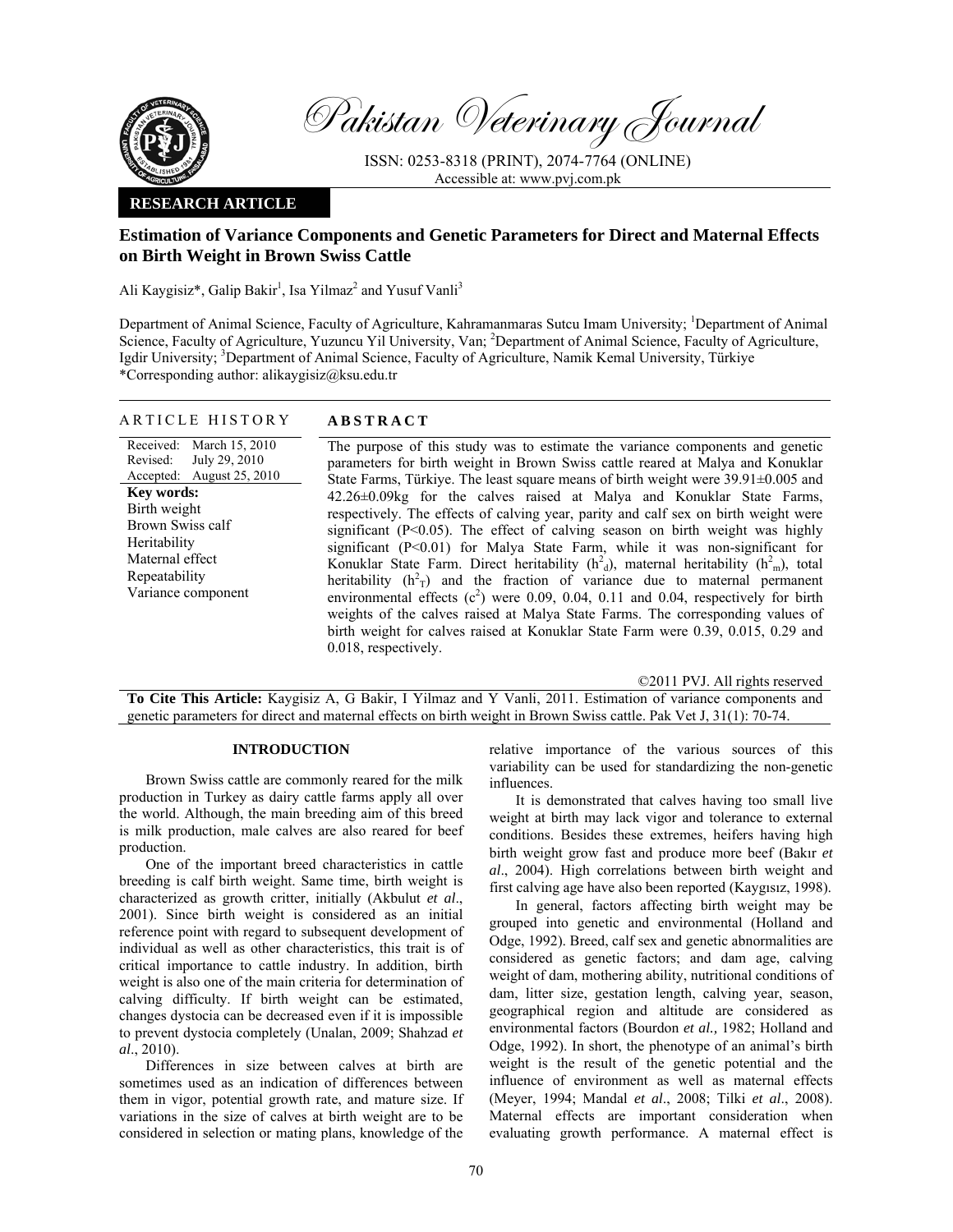defined as any environmental influence that the dam contributes to the phenotype of her offspring.

On the other hand, many researchers reported the medium heritability estimates for birth weight. Direct heritability estimates for birth weight of Brown Swiss calves given by Kaygısız (1998), Akbulut *et al.* (2001) and Tilki *et al*. (2008) were 0.084, 0.36 and 0.15, respectively. Maternal heritability estimates for birth weight of different cattle breeds reported by Trus and Wilton (1988), Stamer *et al.* (2004), Atil *et al.* (2005) and Tilki *et al. (*2008) were 0.13 to 0.27, 0.07, 0.14 and 0.06, respectively. Similarly, repeatability estimate for birth weight of Brown Swiss calves given by Kaygısız (1998) was 0.102. Having such parameters and (co)variances components is valuable for the characteristics of bred, because direct and maternal genetic effects and their covariance were previously established as important for birth weight in cattle (Tilki *et al*., 2008).

Many of the published heritability estimates for birth weight of Brown Swiss breeds were derived from sire models that did not take into account of additive maternal effects. However, no attempt has yet been made to apply Restricted Maximum Likelihood (REML) procedures for estimation of genetic parameters for birth weight. Improved computer capability with friendly programs allowed the easy use of REML with several animal models to estimate for both genetic and phenotypic variance components of the traits (Tilki *et al*., 2008).

Therefore, the present study was conducted to estimate variance and covariance components due to direct genetic effects and maternal permanent environmental effects for birth weight in Brown Swiss cattle herd raised at Malya and Konuklar State Farms, Türkiye.

### **MATERIALS AND METHODS**

Birth weight data of 7080 Brown Swiss calves reared in two different farms (Malya and Konuklar) were evaluated. Records belonging to the time period between (1987-2008) and (1990-2002) for birth weight (BW) and pedigree information were obtained for Brown Swiss cattle reared in Malya and Konuklar farm, respectively. Information available for each animal in data set comprised of calf, sire and dam identification, sex (male and female), year, calving season and calving parity.

Birth weights were taken within 24 h after calving. Effect of specify on birth weight were studied. Birth weight of calves were analyzed by using the following

$$
y_{ijklm} = \mu + a_i + b_j + c_k + d_l + e_{ijklm}
$$

statistical model,

where,  $y_{ijklm} = a$  vector of birth weight observations,  $\mu =$ the population mean,  $a_i$  = the effect of calf year,  $b_i$  = the effect of calving season, $c_k$  = the effect of calving parity,  $d_1$  = the effect of calf sex,  $e_{iiklm}$  = normal, independent, random error. SAS packed program (2000) was used for statistical analysis. Duncan test was utilized in comparisons of sub-groups means.

The following model was employed to estimate genetic parameters within the population (Mrode, 1996):

$$
y = X_b + Z_a + W_m + S_{pe} + e
$$

Where **y** is a vector of birth weight observation, **b** is a vector of fixed effects, **a** is an unknown random vector of additive genetic effects, **m** is a vector of random maternal additive genetic effects, **pe** is a vector of random maternal permanent environmental effects, **S** is design matrix, **e** is an unknown random vector of residuals, **W** is design matrix, **X** and **Z** are known incidence matrices relating observations to **b** and **a**, respectively.

The variance-covariance structure of the model is as follows:

|                | a              |          | $A\sigma_A^2$  |                                                                        |                       |  |
|----------------|----------------|----------|----------------|------------------------------------------------------------------------|-----------------------|--|
| $\overline{V}$ | $\overline{m}$ | $= \Box$ | $A\sigma_{AM}$ | $\frac{\mathsf{A} \sigma_\mathrm{AM}}{\mathsf{A} \sigma_\mathrm{M}^2}$ |                       |  |
|                | $ $ pe         |          |                |                                                                        | $I_{pe}\sigma^2_{PE}$ |  |
|                | e              |          |                |                                                                        |                       |  |

Where  $\sigma_A^2$  is additive direct genetic variance,  $\sigma_{AM}$  is the additive direct and maternal genetic covariance,  $\sigma^2$ <sup>M</sup> is the additive maternal genetic variance,  $\sigma^2_{PE}$  is the permanent environmental variance,  $\sigma_E^2$  is the residual variance,  $\bf{A}$  is the numerator relationship matrix,  $\bf{I}_{pe}$  an identity matrix with order number of calves, and  $I_n$  an identity matrix with order number of records.

The genetic correlations between direct and maternal genetic effects, direct heritability  $(h<sup>2</sup><sub>d</sub>)$ , maternal heritability  $(h<sup>2</sup><sub>m</sub>)$ , and total heritability  $(h<sup>2</sup><sub>T</sub>)$  were calculated from the (co)variance componenets at convergence. Total heritability was calculated according to Willham (1980) as:

$$
h^2 = [(\sigma^2_A + 0.5\sigma^2_M + 1.5\sigma_{AM})/(\sigma^2_P)]
$$

Genetic parameters, (co)variance components and genetic parameters of birth weight were estimated using by MTDFREML software (Boldman *et al.,* 1993). Convergence of the REML solutions was considered reached when the variance of function values (-2logL) in the simplex was less than  $10^{-6}$ . To ensure that a global maximum was reached, analyses were restarted for several other rounds of iterations using results from the previous round as starting values. When estimates did not change, convergence was confirmed.

#### **RESULTS**

The estimates of (co)variance components and genetic parameters for birth weight are presented in Table 1. Direct heritability ( $h^2$ <sub>d</sub>), maternal heritability ( $h^2$ <sub>m</sub>), total heritability  $(h<sup>2</sup><sub>T</sub>)$  and the fraction of variance due to maternal permanent environmental effects  $(c^2)$  were 0.09, 0.04, 0.11 and 0.04, respectively, for calves raised at Malya State Farms and 0.39, 0.015, 0.29 and 0.018, respectively for calves raised at Konuklar State Farms. In both herds, direct heritability was higher than maternal heritability.

Mean calf birth weights were 39.92±0.005 and 42.26±0.09 kg for the calves raised in Malya State Farm and Konuklar State Farm respectively (Table 2). Effects of calving year, parity and calf sex on birth weight were significant both farms  $(P<0.01)$ . Effect of calving season on birth weight was highly significant  $(P<0.01)$  for Malya State Farm, while it was non-significant for Konuklar State Farm.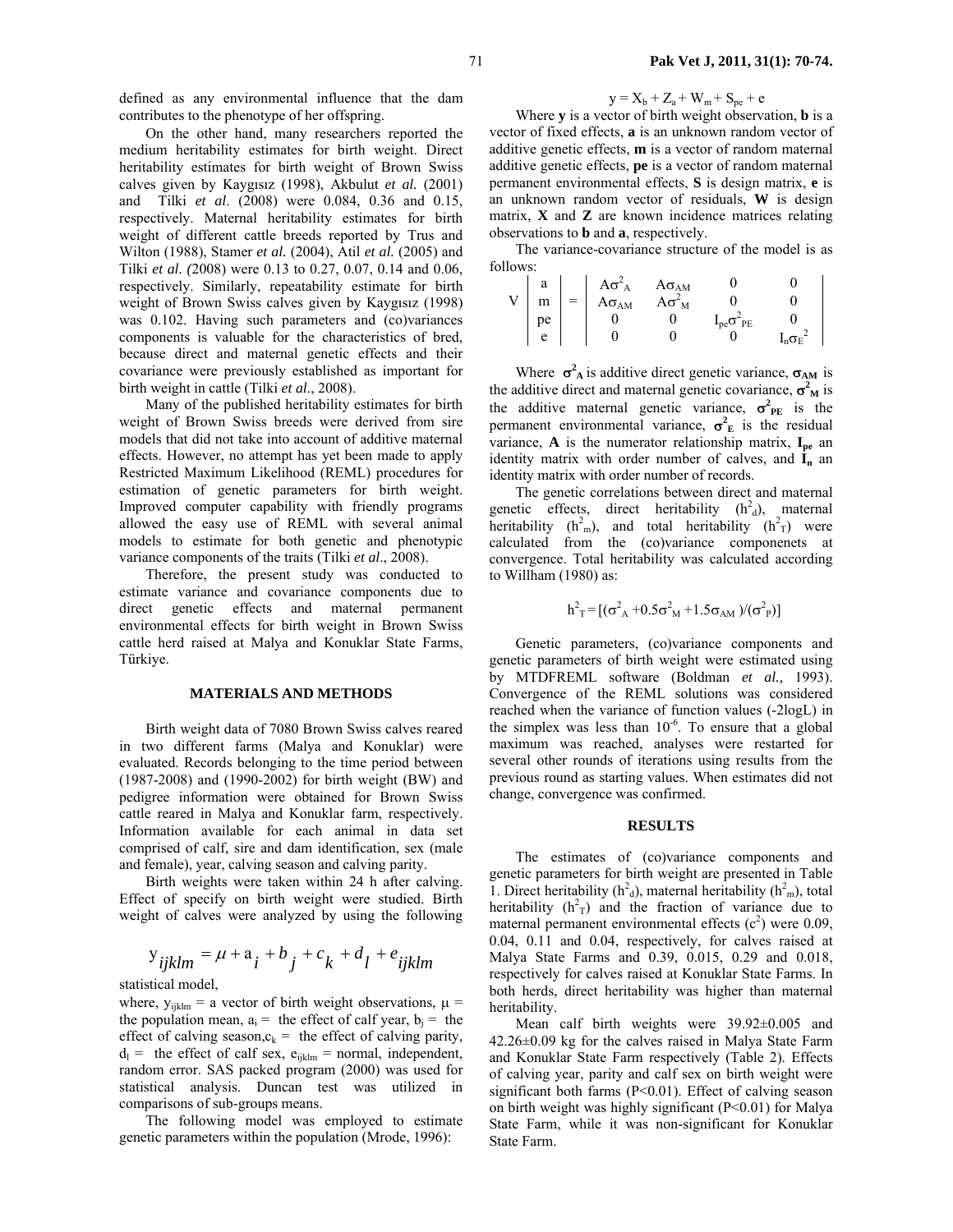**Table 1:** Estimates of (co) variance components for direct and maternal effects on birth weight of Brown Swiss calves.

| <b>Table 1: E</b> stimates of (CO) variance components for direct and maternal effects on birth weight of Brown Swiss Calves.<br>(Co) Variance Components and Parameters |                  | Malya      | Konuklar         |
|--------------------------------------------------------------------------------------------------------------------------------------------------------------------------|------------------|------------|------------------|
| Direct additive genetic variance                                                                                                                                         | $\sigma^2$ A     | 0.84       | 4.32             |
| Maternal genetic variance                                                                                                                                                | $\sigma^2$ M     | 0.40       | 0.17             |
| Direct-maternal additive genetic covariance                                                                                                                              | <b>OAM</b>       | 0.00       | $-0.84$          |
| Maternal permanent environmental variance                                                                                                                                | $\sigma^2$ PE    | 0.40       | 0.20             |
| Residual variance                                                                                                                                                        | $\sigma^2 F$     | 8.08       | 7.13             |
| Phenotypic variance                                                                                                                                                      | $\sigma^2P$      | 9.71       | 10.99            |
| Direct heritability ( $\sigma^2$ A / $\sigma^2$ P)                                                                                                                       | h <sup>2</sup> d | 0.09       | 0.39             |
| Maternal heritability ( $\sigma^2$ <sub>M</sub> / $\sigma^2$ <sub>P</sub> )                                                                                              | h <sup>2</sup> m | 0.04       | 0.015            |
| Maternal permanent environmental variance as a proportion of                                                                                                             | c <sup>2</sup>   | 0.04       | 0.018            |
| the Phenotypic variance $(\sigma^2_{PE}/\sigma^2_{P})$                                                                                                                   |                  |            |                  |
| Covariance ratio ( $\sigma_{AM}/\sigma^2$ P)                                                                                                                             | $C_{AM}$         | 0.00       | $-0.076$         |
| Direct-maternal genetic correlation                                                                                                                                      | $R_{AM}$         | 0.00       | $-0.97$          |
| Total heritability $[(\sigma^2 A + 0.5 \sigma^2 M + 1.5 \sigma_{AM})/(\sigma^2 M)]$                                                                                      | $h^2$            | 0.11       | 0.29             |
| Repeatability                                                                                                                                                            | r                | 0.13       | 0.41             |
| <b>Records</b>                                                                                                                                                           |                  | 4894       | 1830             |
| <b>Sires</b>                                                                                                                                                             |                  | 167        | 70               |
| Dams                                                                                                                                                                     |                  | 1432       | 655              |
| Animals in relationship matrix                                                                                                                                           | <b>ARM</b>       | 6493       | 2555             |
| <b>Mixed Model Equations</b>                                                                                                                                             | <b>MME</b>       | 14453      | 5794             |
| Means and SD                                                                                                                                                             | $X \pm S_{x}$    | 39.92±3.46 | $42.26 \pm 3.91$ |
| Coefficient of Variation                                                                                                                                                 | CV               | 8.66       | 9.25             |
| -2logL                                                                                                                                                                   |                  | 15963      | 6117             |



**Fig 1:** Mean EBVs of birth weight according to years for raised calves at Malya and Konuklar state farms

The expected breeding values (EBV) were estimated and the trends in direct breeding values according to years two farms are presented Fig. 1. No positive or negative trends in direct additive EBVs have been observed among the years.

#### **DISCUSSION**

In both herds, direct heritability was higher than maternal heritability. The estimate of this study in Malya herds (0.09) was also compared with the  $h<sup>2</sup><sub>d</sub>$  Brown Swiss BW. According to this comparison, corresponding values was lower than the values (0.15 to 0.76) reported (Akbulut *et al.,* 2001; Tilki *et al.,* 2008) but in agreement with the

values (0.084) reported by Kaygısız (1998). On the other hand, the estimate for direct heritability  $(h<sup>2</sup><sub>d</sub>)$  of this study in Konuklar herds (0.32) was higher than the estimates, 0.084 and 0.15 reported by Kaygısız (1998) and Tilki *et al.* (2008), but in agreement with the values (0.29 and 0.36) found by Akbulut *et al.* (2001).

The estimates for maternal heritability  $(h<sup>2</sup><sub>m</sub>)$  of this study (0.04 and 0.015) were also compared with those of  $(h<sup>2</sup><sub>m</sub>)$  of Brown Swiss BW in other studies. It was indicated that the corresponding values were lower than the values (0.06 to 0.27) (Trus and Wilton, 1988; Gutierrez *et al.,* 1997; Tilki *et al.,* 2008).

The low-modest estimate of heritability for birth weight in this study indicates that the genetic progress for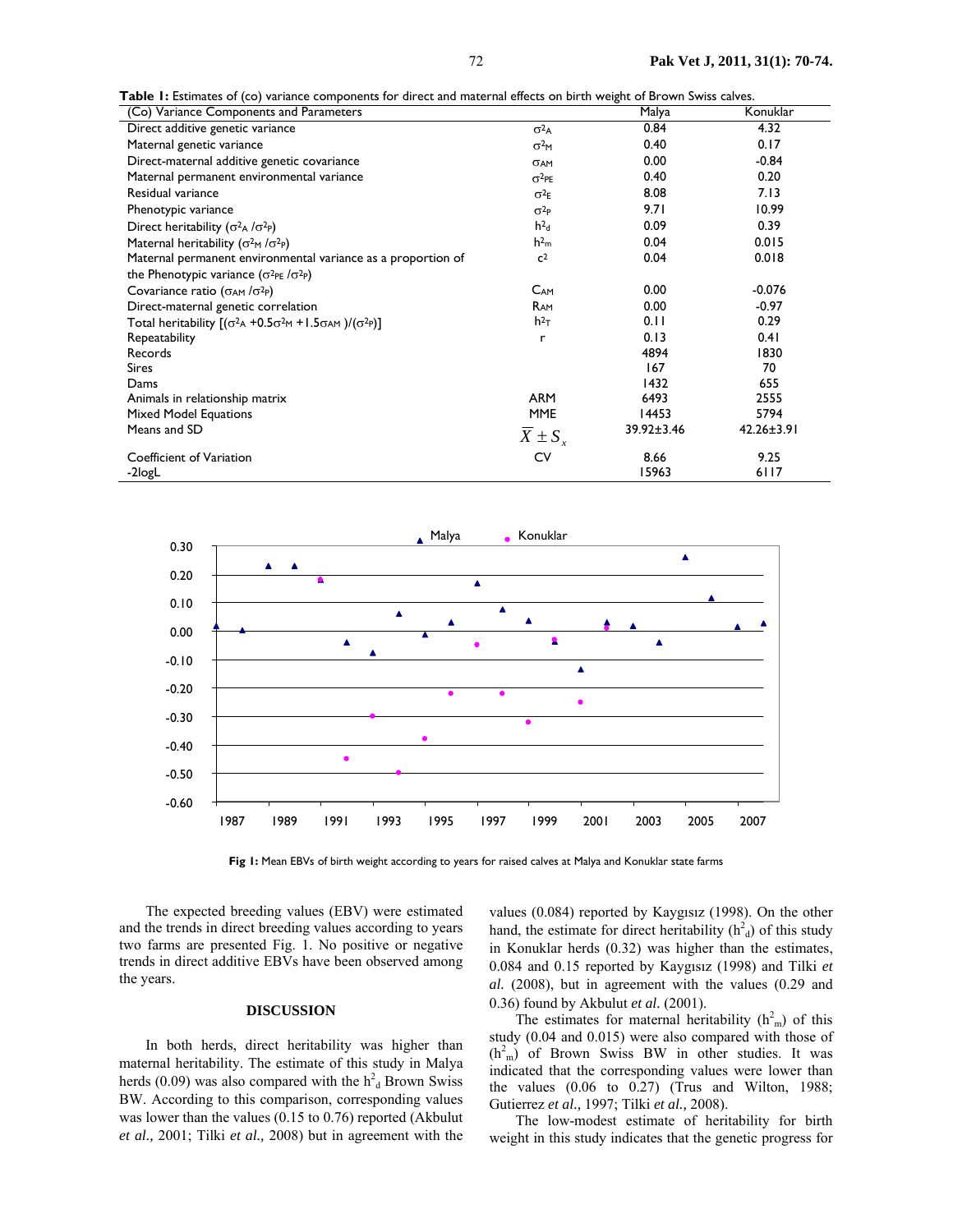Table 2: Effects of parity, year, season and calf sex on birth weight (Kg).

|                |      | Malya                   | Konuklar |                     |  |
|----------------|------|-------------------------|----------|---------------------|--|
| Classing       | N    | $x \pm S_x$             | N        | $x \pm S_x$         |  |
| Means          | 5194 | 39.92±0.005             | 1886     | 42.26±0.09          |  |
| Calving parity |      | **                      |          | $**$                |  |
|                | 1434 | 38.52±0.08d             | 632      | 41.67±0.16c         |  |
| $\overline{2}$ | 1217 | 39.76±0.09c             | 489      | 42.22±0.19bc        |  |
| 3              | 897  | 40.58±0.11b             | 325      | 42.43±0.22bc        |  |
| 4              | 616  | 40.66±0.13b             | 185      | 43.49±0.27a         |  |
| 5              | 430  | 40.85±0.15ab            | 122      | 42.75±0.32ab        |  |
| 6              | 291  | 41.19±0.18a             | 82       | 42.72±0.38ab        |  |
| 7              | 309  | 40.92±0.18ab            | 51       | 42.45±0.48bc        |  |
| Calving Year   |      | **                      |          | **                  |  |
| 1987           | 293  | 40.05±0.18cd            |          |                     |  |
| 1988           | 275  | 40.25±0.19cd            |          |                     |  |
| 1989           | 285  | 40.36±0.18bcd           |          |                     |  |
| 1990           | 264  | 40.21±0.19dc            | 17       | 40.47±0.80ef        |  |
| 1991           | 300  | 40.57±0.18abc           | 44       | 41.70±0.51cd        |  |
| 1992           | 331  | 41.06±0.17ab            | 71       | 40.25±0.40ef        |  |
| 1993           | 357  | 41.20±0.16a             | 79       | 41.95±0.38cd        |  |
| 1994           | 322  | 41.27±0.17a             | 119      | 42.57±0.31bc        |  |
| 1995           | 169  | 41.30±0.24a             | 155      | 45.68±0.27a         |  |
| 1996           | 31   | 36.83±0.57 <sub>1</sub> | 189      | 45.50±0.24a         |  |
| 1997           | 104  | 37.24±0.31th            | 226      | 43.48±0.23b         |  |
| 1998           | 153  | 37.56±0.26gh            | 261      | $42.21 \pm 0.21$ cd |  |
| 1999           | 162  | 38.41±0.25f             | 292      | 42.10±0.20cd        |  |
| 2000           | 191  | 36.69±0.23i             | 325      | 39.76±0.19f         |  |
| 2001           | 208  | 38.02±0.22gf            | 40       | $41.15 \pm 0.51$ de |  |
| 2002           | 224  | 39.08±0.21e             | 68       | 37.53±1.16g         |  |
| 2003           | 241  | 40.06±0.20cd            |          |                     |  |
| 2004           | 238  | 40.57±0.20abc           |          |                     |  |
| 2005           | 252  | 39.91±0.19dc            |          |                     |  |
| 2006           | 285  | 39.61±0.18de            |          |                     |  |
| 2007           | 254  | 39.97±0.19cd            |          |                     |  |
| 2008           | 255  | 39.81±0.19cd            |          |                     |  |
| Calving Season |      | $**$                    |          | n.s                 |  |
| Spring         | 1411 | 39.68±0.09c             | 515      | 42.05±0.20a         |  |
| Summer         | 1642 | 39.85±0.08bc            | 608      | 42.26±0.20a         |  |
| Autumn         | 1016 | 40.00±0.10ab            | 378      | 42.42±0.22a         |  |
| Winter         | 1125 | 40.19±0.10a             | 385      | 42.38±0.22a         |  |
| Calf Sex       |      | $**$                    |          | **                  |  |
| Male           | 2725 | 40.54±0.07a             | 944      | 42.84±0.18a         |  |
| Female         | 2469 | 39.21±0.07b             | 942      | 41.67±0.18b         |  |

n.s; non-significant, \*\*P<0.01; a, b, c, d,e,f,g: Means with different superscripts within a column indicate significance (P<0.05).

these traits is possible by selection. Maternal effects on birth weight of calves were significant. In this reason, both direct additive effects and maternal effects need to be considered for improving this trait by selection.

Mean calf birth weights were 39.92±0.005 and 42.26±0.09kg for the herds raised in Malya State Farm and Konuklar State Farm, respectively. Several research findings such as 39.50kg reported by Kaygisiz (1998) were comparable with these. But, the means (33.6 to 37.63kg) reported by Uğur et al. (1999), Akbulut et al.  $(2001)$  and Tilki et al.  $(2008)$  were lower than those recorded here.

The effect of calving year on birth weight was highly significant ( $P<0.01$ ). The significant effect of year on birth weight was also reported by various researchers (Kaygısız 1998; Akbulut et al., 2001; Tilki et al., 2008).

In Malya farm, the highest birth weight  $(41.30\pm0.24\text{kg})$  was obtained in the year 1995, while lowest birth weight  $(36.69 \pm 0.23 \text{kg})$  was observed in the year 2000. Difference between the means for maximum

and minimum years is 4.61kg. In Konuklar farm, the highest birth weight  $(45.68\pm0.27\text{kg})$  was obtained in the year 1995 and lowest birth weight  $(37.53 \pm 1.16 \text{kg})$  was observed in 2002. Difference between the means for maximum and minimum years is 8.15 Kg. Because of changes which occur in climate and pasture conditions from year to year, differences in calf birth weights among years are expected. This result may be explained by the differences in feeding and other administrative conditions over the years.

The effect of parity on birth weight was found to be highly significant ( $P<0.01$ ) for both farm. The lowest birth weights  $38.52\pm0.08$ kg (Malya) and  $41.67\pm0.16$ kg (Konuklar) were recorded in  $1<sup>st</sup>$  parturition in both farms and highest birth weight 41.19±0.18kg (Malya) and 43.49±0.27kg (Konuklar) were obtained in  $6<sup>st</sup>$  or  $4<sup>st</sup>$ parturitions. Calves born in early parities were lighter in weight than those born to late-parity dams. However, the mean birth weights appeared to be similar between 2<sup>th</sup> and  $7<sup>th</sup>$  parturitions (Table 2). Akbulut *et al.* (2001) and Tilki *et al.* (2008) also reported that the effect of parity on birth weight of calves was highly significant. One explanation of these results is that earlier-parity cows continue to grow until reaching adult size and may compete with the fetus for available nutrients during pregnancy.

Effect of calving season on birth weight was highly significant P<0.01) for Malya State Farm, while it was nonsignificant for Konuklar State Farm. As has already been reported (Kaygısız, 1998; Tilki et al., 2008), the effect of season on birth weight was significant at Malta Farm in the present study. At this farm, the highest  $(41.19\pm0.10\text{kg})$  and the lowest  $(39.68\pm0.09\text{kg})$  birth weight was recorded in Winter and Spring season. respectively. This may result from low temperature to winter calves during the last trimester.

The effect of calf sex on birth weight was highly significant ( $P<0.01$ ). Male calves were 1.33 and 1.17kg heavier at birth than females for Malya and Konuklar farms, respectively. These results were similar to the findings of Akbulut et al. (2001) and Tilki et al. (2008) reported that birth weights of male calves were 5-8% heavier than female calves. This was attributed to longer gestation period of males (Spencer, 1982), or high androgen concentrations in male fetuses (Kim et al., 1972).

Since birth weight is related to growth, development and various yield traits during the early ages this trait can be used as an indirect selection criterion in farm animals. Average birth weight determined in the present study was similar to findings in literature. This indicated that cows in the farms were treated well during gestation when intrauterine growth of the fetus was rapid. Effects of environmental factors such as year, farm, birth parity and season on birth weight have been found to be statistically significant. Therefore, the effects of environmental factors should be eliminated in the selection which will be mediatele based on birth weight.

### **REFERENCES**

Akbulut Ö, B Bayram and M Yanar, 2001. Estimates of phenotypic and genetic parameters on birth weight of Brown Swiss and Holstein Friesian calves raised in